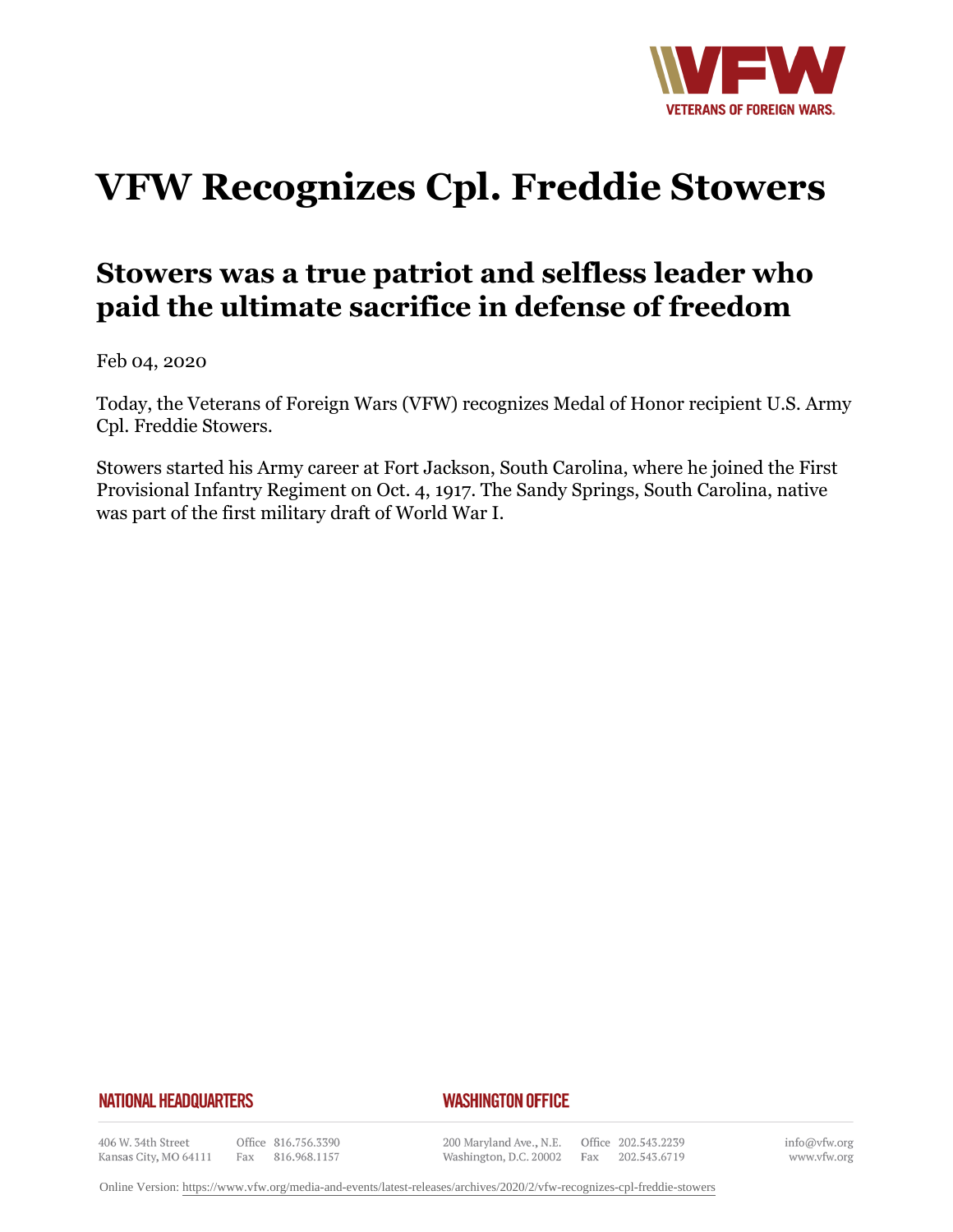

Portrait of Cpl. Freddie Stowers generated by Army forensics from photos of his mother and sisters. Photo courtesy of the National Park Service.

On Sept. 28, 1918, while serving as squad leader of Company C, 371st Infantry Regiment, 93rd Division, Stowers went above and beyond the call of duty when his company led the attack at Hill 188, Champagne Marne Sector, France.

Shortly after the attack began, the enemy came out of the trenches leading Stowers and his company to believe they were surrendering. However, soon after the American forces came out of their trenches, the enemy resumed fire.

Stowers led his company to the enemy trench line to take out a machine gun post that was causing a majority of the casualties. As Stowers and his men moved forward, he was mortally wounded.

He continued to go on with his company and encouraged his men to go forward without him. The members of Stowers' squad pressed on, motivated by his heroism, they continued the attack leading to the capture of Hill 188.

Stowers' commanding officer recommended him for the Medal of Honor after his death, but